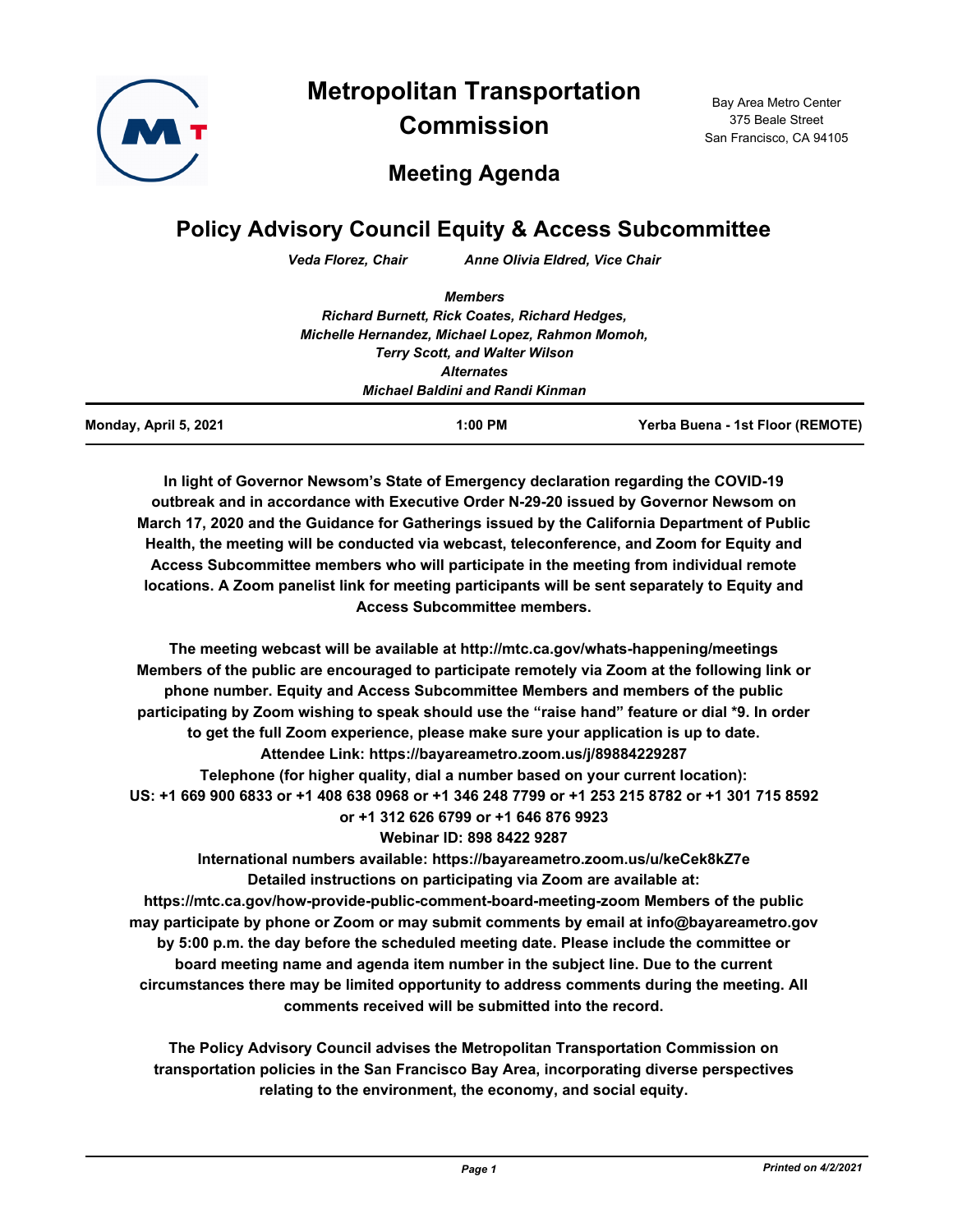### **1. Welcome**

*Veda Florez, Equity & Access Subcommittee Chair*

#### **2. Roll Call / Confirm Quorum**

*Quorum: A quorum of this committee shall be a majority of its regular non-ex-officio voting members (6).*

- **3.** [21-0435](http://mtc.legistar.com/gateway.aspx?m=l&id=/matter.aspx?key=22028) Approval of the March 1, 2021 Meeting Minutes
	- Subcommittee Approval *Action:*

*Attachments:* [03\\_E&A Minutes\\_Mar 1 2021.pdf](http://mtc.legistar.com/gateway.aspx?M=F&ID=08940e87-b164-4234-a30d-e30e8124b155.pdf)

- **4.** [21-0436](http://mtc.legistar.com/gateway.aspx?m=l&id=/matter.aspx?key=22029) Blue Ribbon Transit Recovery Task Force Update
- Randi Kinman, Policy Advisory Council Chair *Presenter:*
- MTC Small Business Enterprise (SBE) Update and Title VI Report Follow Up **5.** [20-1642](http://mtc.legistar.com/gateway.aspx?m=l&id=/matter.aspx?key=21507)

SBE Update and Title VI Report Follow Up.

- *Action:* Information
- *Presenter:* Michael Brinton
- [05\\_SBE-DBE Update and Title VI Follow Up\\_Summary Sheet, Attchs A&C.pdf](http://mtc.legistar.com/gateway.aspx?M=F&ID=dad73ac9-8e99-48ee-af86-d8a670ae717e.pdf) 05 Attachment B - FTA Circular\_Title\_VI\_FINAL.pdf *Attachments:*
- FasTrak START Program Pilot Update **6.** [21-0437](http://mtc.legistar.com/gateway.aspx?m=l&id=/matter.aspx?key=22030)

Update on the FasTrak START Program Pilot of a means-based toll discount on MTC's Interstate 880 (I-880) Express Lanes with a focus on stakeholder and community engagement as well as a draft equity statement for the pilot.

- *Action:* Information
- *Presenter:* Pierce Gould, Lysa Hale and Chelsea Gamulo
- *Attachments:* [06\\_EL FasTrak START Toll Discount Pilot Engagement.pdf](http://mtc.legistar.com/gateway.aspx?M=F&ID=04f5e3c7-9ba6-4be5-94f4-b80632a87895.pdf)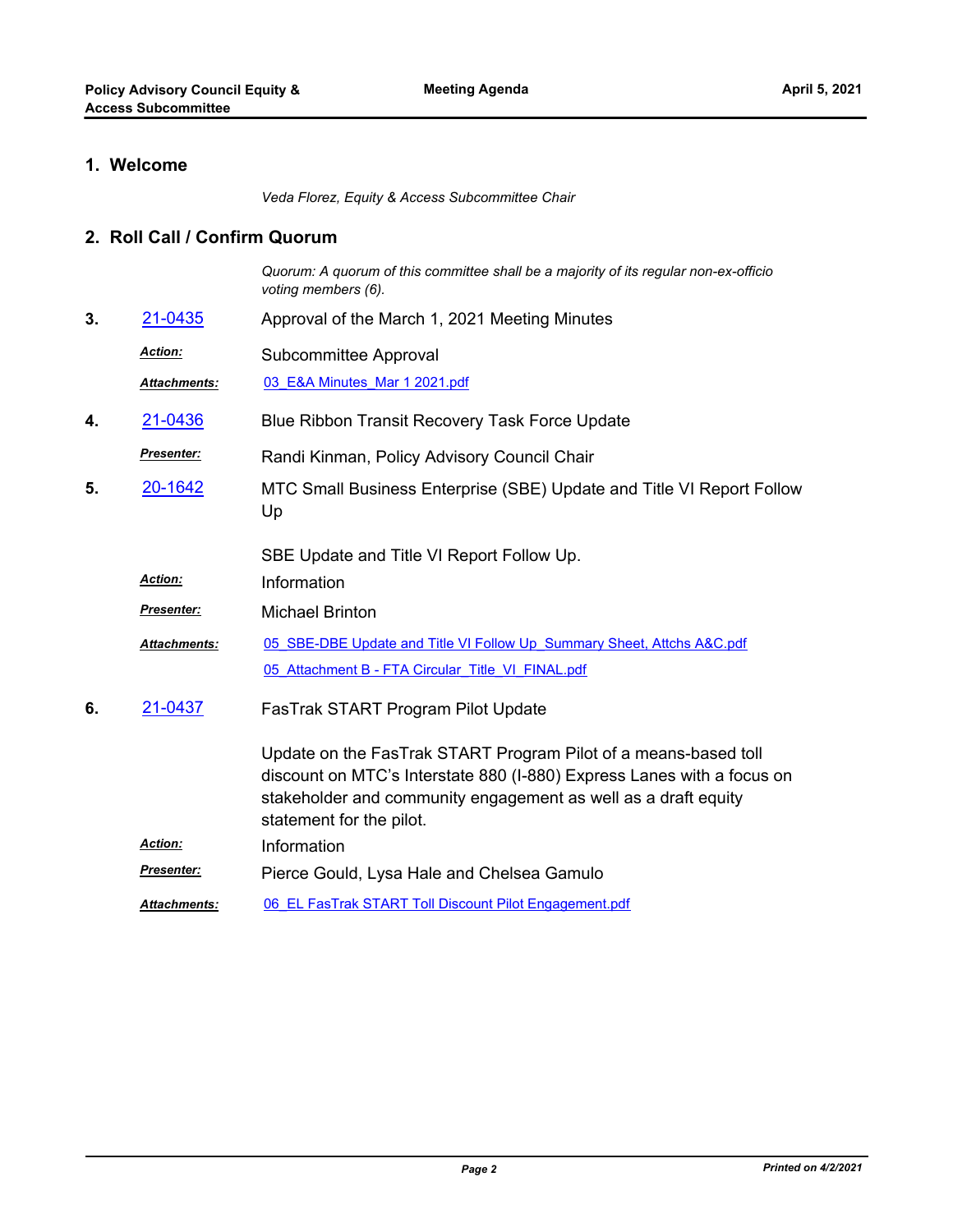#### **7. New Business**

*Members of the subcommittee may bring up new business for discussion or addition to a future agenda.*

#### **8. Public Comments / Other Business**

*Note: The subcommittee will not take action on items not listed on today's agenda.*

*Equity and Access Subcommittee Members and members of the public participating by Zoom wishing to speak should use the "raise hand" feature or dial \*9.*

#### **9. Adjournment / Next Meeting**

**The next meeting of the Policy Advisory Council Equity and Access Subcommittee will be held Monday, May 3, 2021 at 1:00 p.m. by webcast as appropriate depending on the status of any shelter in place orders. Any changes to the schedule will be duly noticed to the public.**